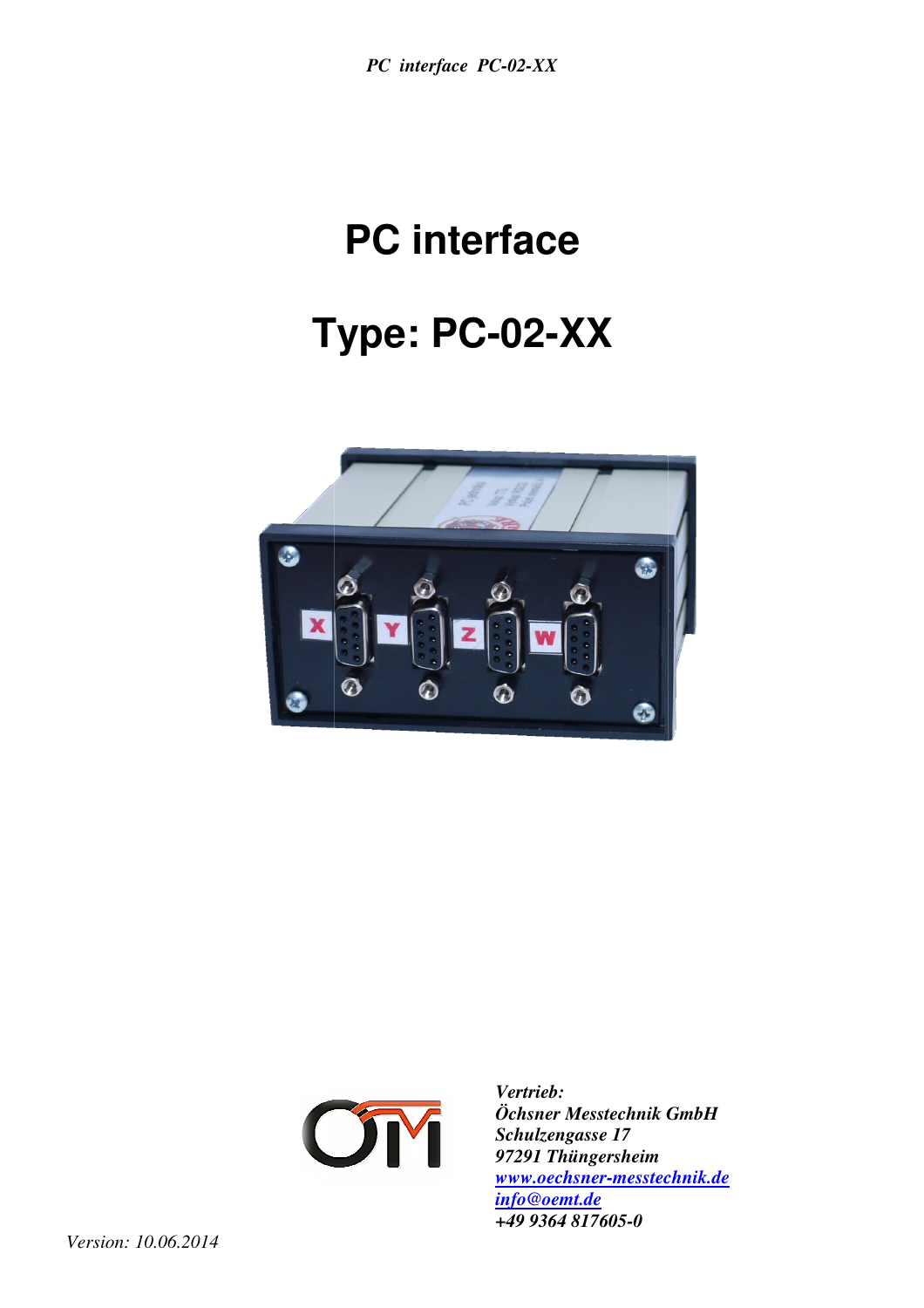# **1. Basic features of the device**

*The PC-02-XX PC interface is intended for connection of incremental sensors providing standard TTL or RS-422 signals to a PC (or PLC).* 

#### *Standard accessories:*

- PC interface for  $1/2/3/4$  axes. special option for up to 256 axes
- power supply (220V / 50Hz)
- data cable (2m length)
- software
- user manual

#### *Special accessories:*

• USB convertor from RS232 to USB connector

# **2. Technical specifications**

| 5V (power adapter 220V / 50Hz)               |
|----------------------------------------------|
| 30mA / axis (without encoder)                |
| +10 $\rm{^{\circ}C}$ to +40 $\rm{^{\circ}C}$ |
| $19,200$ bps                                 |
| 500kHz                                       |
|                                              |
| 8                                            |
| none                                         |
| <b>RS-232/USB</b>                            |
| A, B, Z                                      |
|                                              |

# **3. Functions of the PC interface**

**RS232 parameters:** baud rate 19200 bps / 8 bit / parity none / 1 start bit / 1 stop bit / data mode HEX

After power on and 5 second delay (power on time of the unit) the unit is waiting for a signal from the PC / PLC. Format of the 2-byte signal is **XXYY**, where

 $XX = axis$  number. Allowable range of values: 00h to FFh (set in the factory).

Standard numbers of the axes:

- $\bullet$  11h axis No. 1
- 12h axis No. 2
- $\bullet$  13h axis No. 3
- 14h axis No. 4

If the number does not exist, the unit does not respond.

*Notice:*